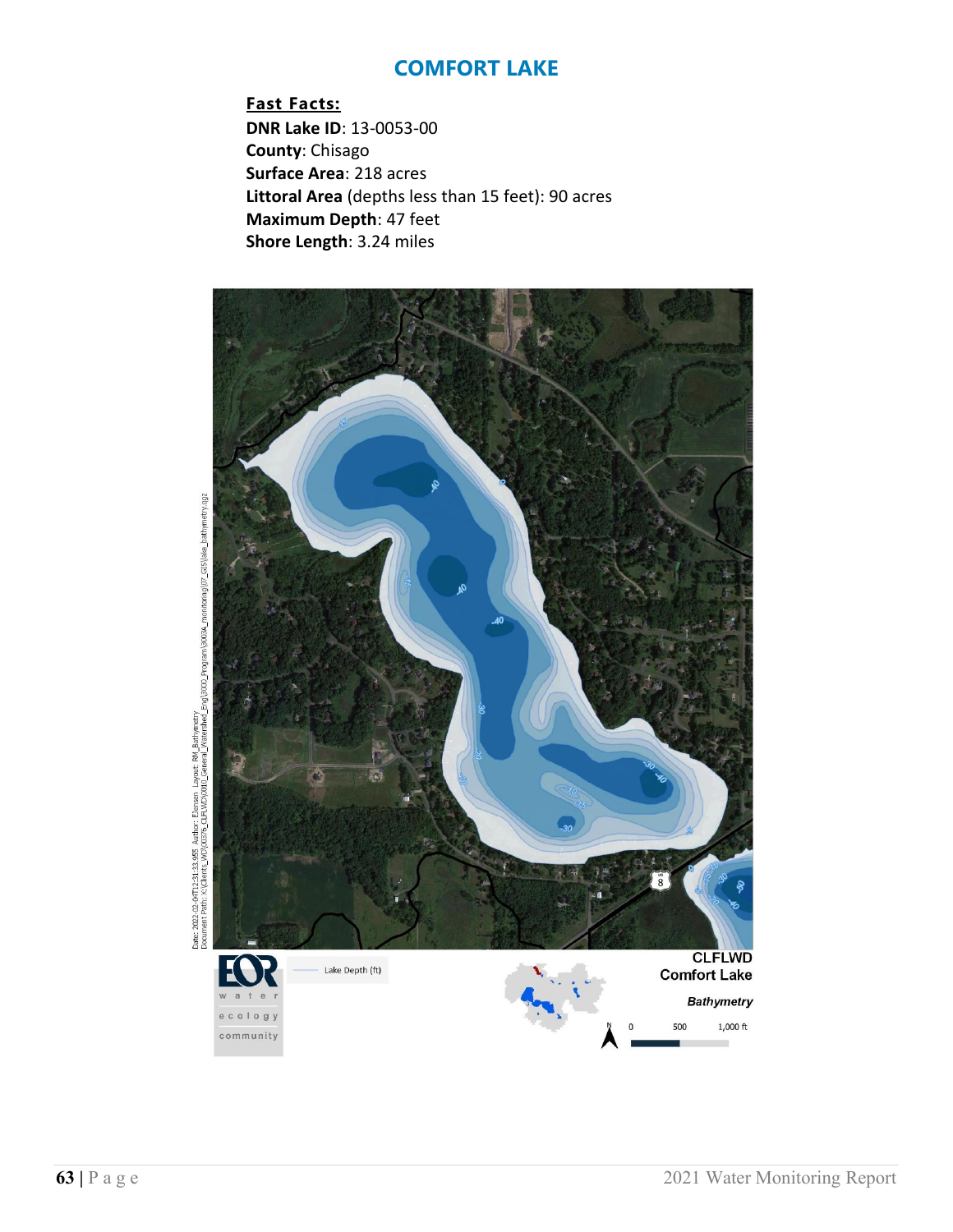# **2021 Surface Water Quality Summary**

#### **Nutrients:**

*June-Sept. Average Total Phosphorus (TP, µg/L)*





**Algae:** *June-Sept. Average Chlorophyll-a (Chl-a, µg/L)*





**Clarity:**  *June-Sept. Average Secchi Depth (Secchi, ft)*

**8.5 feet**





State standard are shown with a dashed red line. Phosphorus =  $40 \mu g/L$ , Chlorophyll-a =  $14$ µg/L, Secchi Depth = 4.6 feet. Sample points are shown in black dots. Points above the line are worse than the State standard. Points below the line are better than the State standard.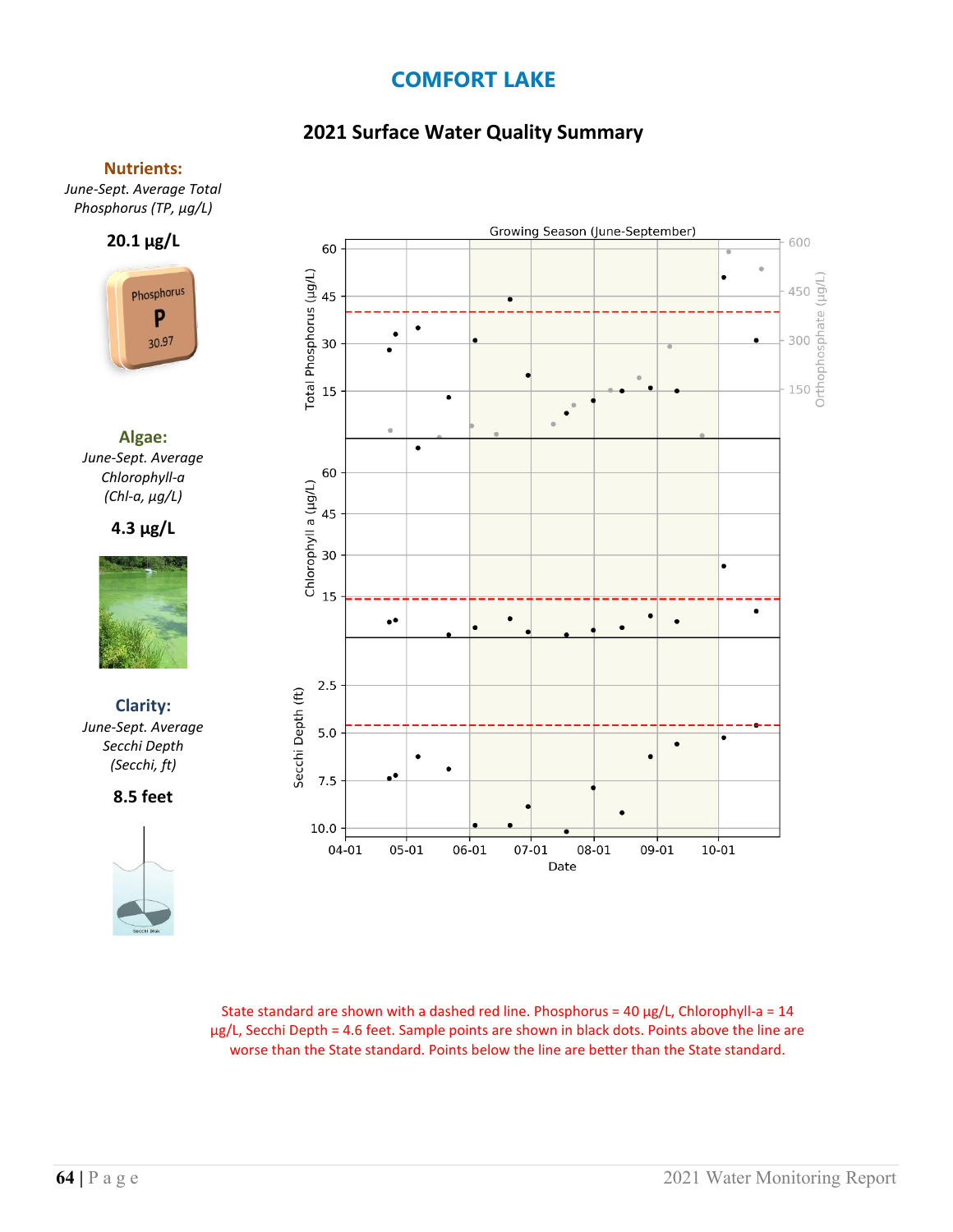### **Historical Water Quality Summary**

|                             | Phosphorus $(\mu g/L)$ | Chl-a $(\mu g/L)$ | Secchi (feet) |
|-----------------------------|------------------------|-------------------|---------------|
| <b>State Standard</b>       | < 40                   | < 14              | > 4.6         |
| 10-year Average (2012-2021) | 30.5                   | 14.4              | 5.4           |
| 2031 District Goal          | $<$ 30                 | n/a               | > 7.0         |
| 5-year Average (2017-2021)  | 30.9                   | 12.3              | 6.3           |

#### **Nutrients:**





**Algae:** *June-Sept. Average Chlorophyll-a (Chl-a, µg/L)*



**Clarity:** *June-Sept. Average Secchi Depth (Secchi, ft)*





State standard are shown as the boundary between green and light blue. (Phosphorus = 40  $\mu$ g/L, Chlorophylla = 14 µg/L, Secchi Depth = 4.6 feet. Growing season averages are shown as black points. Points in the green area are above the state standard. Points in the light blue area are better than the State standard.